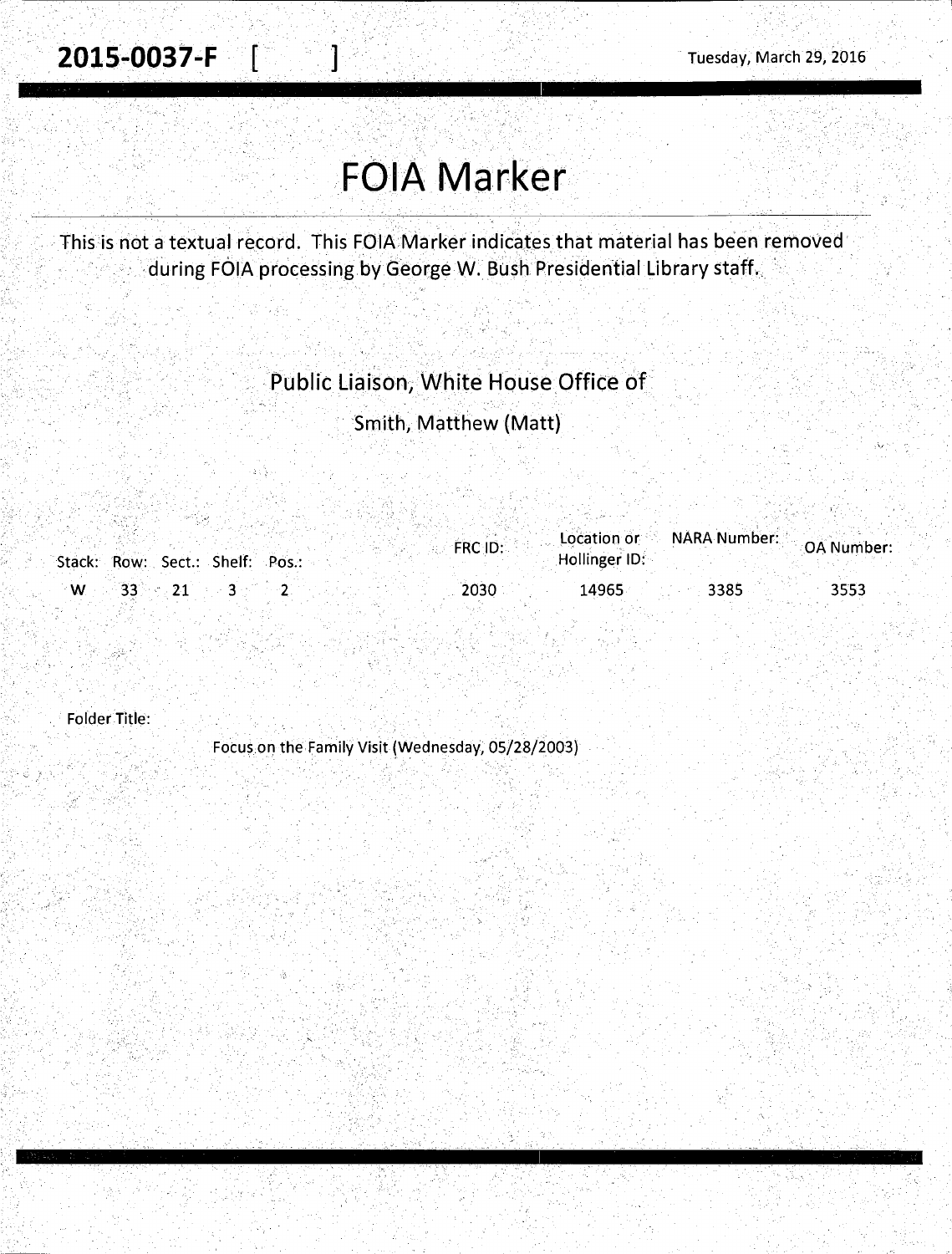## **SCHEDULE PROPOSAL**

## TODAY'S DATE: *315103*

| TO:                     | Bradley A. Blakeman<br>Deputy Assistant to the President<br>For Appointments and Scheduling                                                                                                                                                                                                                                                                                                                                                                                                                                                                                                                      |  |  |  |
|-------------------------|------------------------------------------------------------------------------------------------------------------------------------------------------------------------------------------------------------------------------------------------------------------------------------------------------------------------------------------------------------------------------------------------------------------------------------------------------------------------------------------------------------------------------------------------------------------------------------------------------------------|--|--|--|
| FROM:                   | Karl Rove<br>Assistant to the President and Senior Advisor                                                                                                                                                                                                                                                                                                                                                                                                                                                                                                                                                       |  |  |  |
| <b>REQUEST:</b>         | Visit to Focus on the Family and interview by Dr. James Dobson<br>radio program                                                                                                                                                                                                                                                                                                                                                                                                                                                                                                                                  |  |  |  |
| PURPOSE:                | To tour one of the largest multi-media ministry centers in the<br>country.                                                                                                                                                                                                                                                                                                                                                                                                                                                                                                                                       |  |  |  |
| <b>BACKGROUND:</b>      | James C. Dobson, Ph.D., is founder and president of Focus on<br>the Family, a nonprofit organization that produces his                                                                                                                                                                                                                                                                                                                                                                                                                                                                                           |  |  |  |
|                         | internationally syndicated radio programs heard daily on more<br>than 3,000 radio facilities in North America and in 15 languages<br>on approximately 3,300 facilities in over 116 other countries.                                                                                                                                                                                                                                                                                                                                                                                                              |  |  |  |
|                         | His commentaries are heard by more than 200 million people<br>every day, including a program translation carried on all state-<br>owned radio stations in the Republic of China. He is seen on 80<br>television stations daily in the U.S.                                                                                                                                                                                                                                                                                                                                                                       |  |  |  |
|                         | For 14 years Dr. Dobson was an Associate Clinical Professor of<br>Pediatrics at the University of Southern California School of<br>Medicine, and served for 17 years on the Attending Staff of<br>Children's Hospital of Los Angeles in the Division of Child<br>Development and Medical Genetics. He has an earned Ph.D.<br>from the University of Southern California (1967) in the field of<br>child development. He is a clinical member of the American<br>Association for Marriage and Family Therapy, a licensed<br>psychologist in California, and is listed in Who's Who in<br>Medicine and Healthcare. |  |  |  |
| PREVIOUS PARTICIPATION: | President Reagan appeared on the program from the Oval Office<br>in 1985.                                                                                                                                                                                                                                                                                                                                                                                                                                                                                                                                        |  |  |  |
|                         | President George H.W. Bush visited the headquarters and was<br>interviewed in 1992.                                                                                                                                                                                                                                                                                                                                                                                                                                                                                                                              |  |  |  |
| DATE AND TIME:          | Wednesday, May 28, 2003 / TBD                                                                                                                                                                                                                                                                                                                                                                                                                                                                                                                                                                                    |  |  |  |
| <b>DURATION:</b>        | <b>TBD</b>                                                                                                                                                                                                                                                                                                                                                                                                                                                                                                                                                                                                       |  |  |  |
| <b>BRIEFING TIME:</b>   | N/A                                                                                                                                                                                                                                                                                                                                                                                                                                                                                                                                                                                                              |  |  |  |
| LOCATION:               | Focus on the Family headquarters<br>Colorado Springs, Colorado                                                                                                                                                                                                                                                                                                                                                                                                                                                                                                                                                   |  |  |  |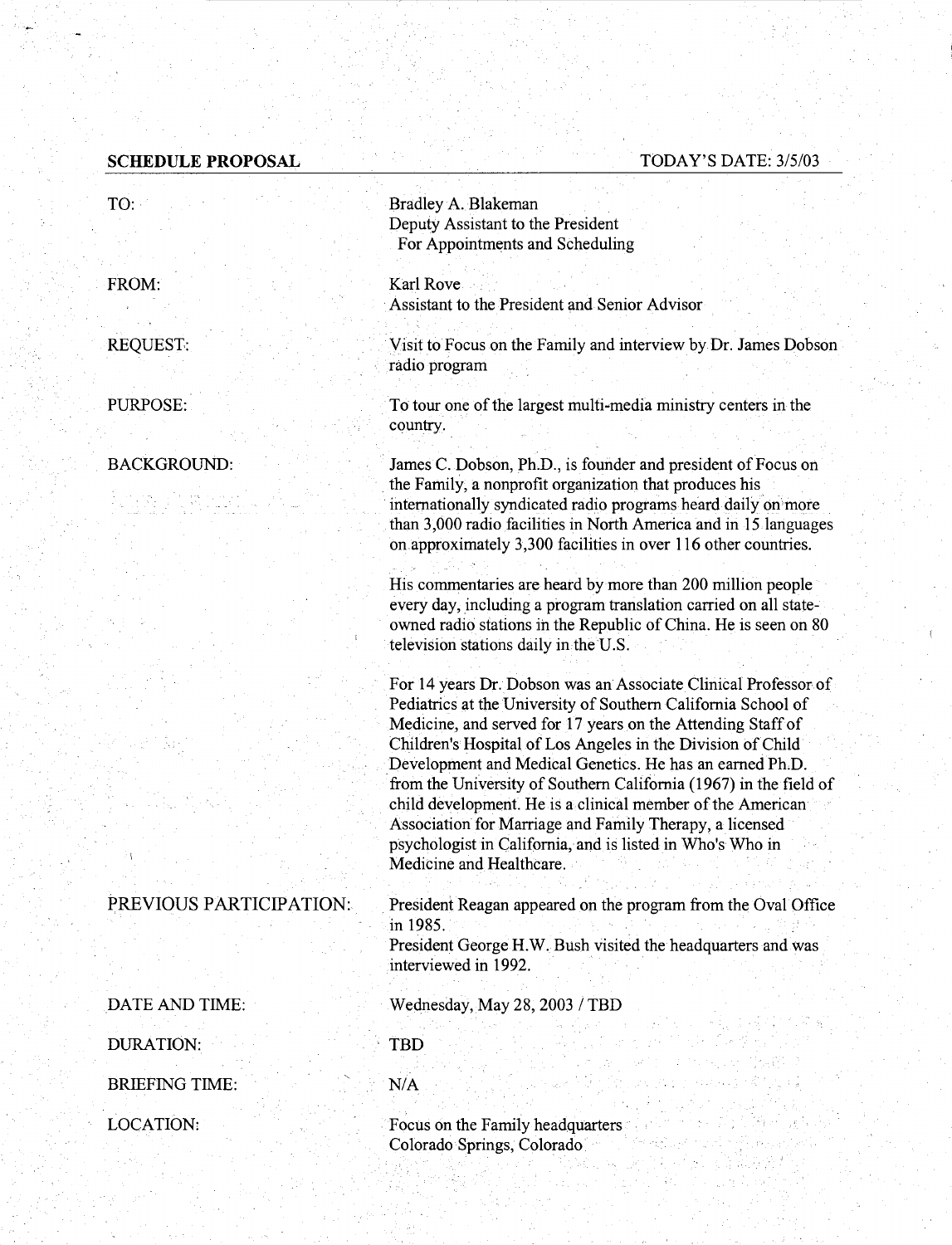| PARTICIPANTS:            | The President<br>Dr. James Dobson<br>Mrs. Shirley Dobson |         |
|--------------------------|----------------------------------------------------------|---------|
| <b>OUTLINE OF EVENT:</b> | TBD                                                      |         |
| <b>REMARKS REQUIRED:</b> | N/A                                                      |         |
| <b>MEDIA COVERAGE:</b>   | TBD                                                      |         |
| FIRST LADY'S ATTENDANCE: | Her discretion                                           |         |
| <b>FUNDING SOURCE:</b>   | The White House                                          |         |
| WORKING CONTACT:         | Matt Smith x6-7702                                       |         |
| <b>ACCEPT</b>            | <b>REGRET</b>                                            | PENDING |

 $\setminus$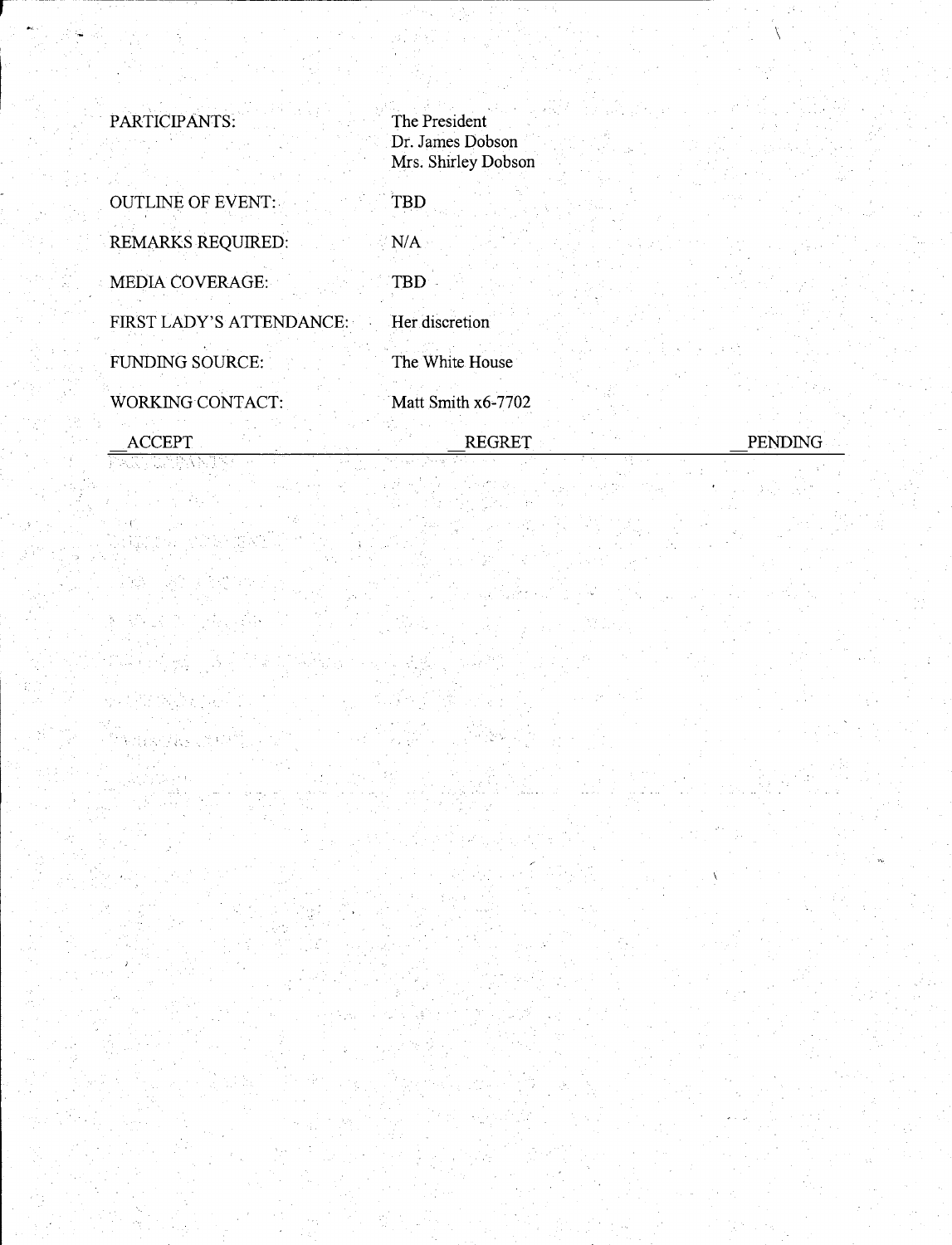

(719) 531-5181

COLORADO SPRINGS, CO 80995

February 13, 2003

The Honorable George W. Bush President of the United States The White House 1600 Pennsylvania A venue Washington, DC 20500-0003

Dear Mr. President:

Awann greeting to you from Colorado Springs! It has been brought to my attention that you will be visiting the Pikes Peak Region on May 28th, at which time you are scheduled to speak at the United States Ait Force Academy's commencement ceremony. Although you're welcome *anytime,* I Wanted to extend an invitation for you to visit Focus on the Family headquarters while you're in the area on that day. Our campus is located literally "across the street" from the Air Force Academy gtounds, and we would be delighted to host you and your staff.

While you're here, I would be pleased to take you on a tour of the Focus campus and offer a firsthand look at our global ministry. Our daily radio broadcast reaches an audience of roughly 9 million people each week and is heard on more than 3,000 radio stations. If your schedule permits, I would also be honored if you would consider coming into the recording studio to discuss important issues related to families. I realize that your time is at a premium - please rest assured that we would record the 25-minute program in as timely and efficient a manner as possible!

As you may know, I had the privilege of interviewing former President Ronald Reagan from the Oval Office for the *Focus on the Family* radio broadcast back in 1985. And in 1992, your father visited our headquarters in person and joined me behind the microphone for a chat. I'm enclosing cassettes of both of those interviews so that you'll get a better idea of what to expect should you have time to take part in a broadcast. Our listeners would *love* to hear from you, Mr. President!

**WWW.FAMILY.ORG** 

JAMES C. DOBSON, PH.D., PRES

**DEDICATED TO THE PRESERVATION OF THE HOME**